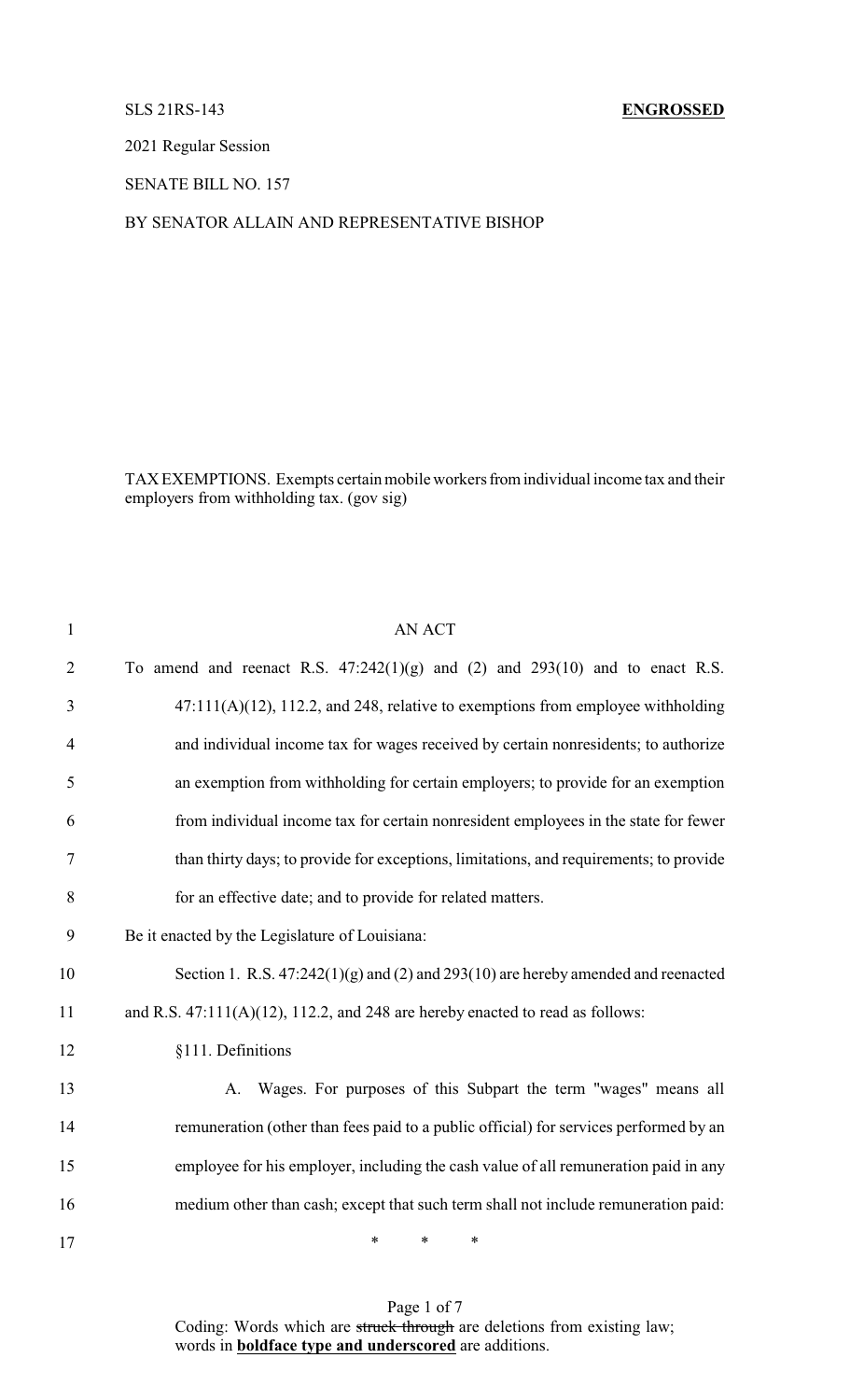| $\mathbf{1}$   | (12) That is exempt from this provision pursuant to the mobile workforce        |
|----------------|---------------------------------------------------------------------------------|
| $\overline{2}$ | employer exemption from withholding and reporting requirement provided in       |
| 3              | R.S. 47:112.2.                                                                  |
| $\overline{4}$ | *<br>$\ast$<br>$\ast$                                                           |
| 5              | §112.2. Mobile workforce employer exemption from withholding and reporting      |
| 6              | requirement                                                                     |
| $\tau$         | A. Beginning January 1, 2022, except as otherwise provided in this              |
| 8              | Section, an employer is not required to withhold taxes under R.S. 47:112 on     |
| 9              | wages that are paid to an employee described in R.S. 47:248. If, during the     |
| 10             | calendar year, the number of days an employee spends performing employment      |
| 11             | duties for the employer and any entity related to the employer in this state    |
| 12             | exceeds the thirty-day threshold described in R.S. 47:248(B)(1)(a), an employer |
| 13             | shall withhold and remit tax to this state for every day in that calendar year, |
| 14             | including the first thirty days during which the employee performed             |
| 15             | employment duties in this state.                                                |
| 16             | B. The Department of Revenue shall not require the payment of any               |
| 17             | penalties or interest otherwise applicable for failing to deduct and withhold   |
| 18             | income taxes as required under this Subpart if, when determining whether        |
| 19             | withholding was required, the employer met either of the following conditions:  |
| 20             | (1) The employer at its sole discretion maintained a time and attendance        |
| 21             | system specifically designed to allocate employee wages for income tax purposes |
| 22             | among all taxing jurisdictions in which the employee performs employment        |
| 23             | duties for the employer, and the employer relied on data from that system.      |
| 24             | (2) The employer did not maintain a time and attendance system, and the         |
| 25             | employer relied on either:                                                      |
| 26             | (a) Its own records, maintained in the regular course of business, of the       |
| 27             | employee's location.                                                            |
| 28             | (b) The employee's reasonable determination of the time the employee            |
| 29             | expected to spend performing employment duties in this state provided the       |

Page 2 of 7 Coding: Words which are struck through are deletions from existing law; words in **boldface type and underscored** are additions.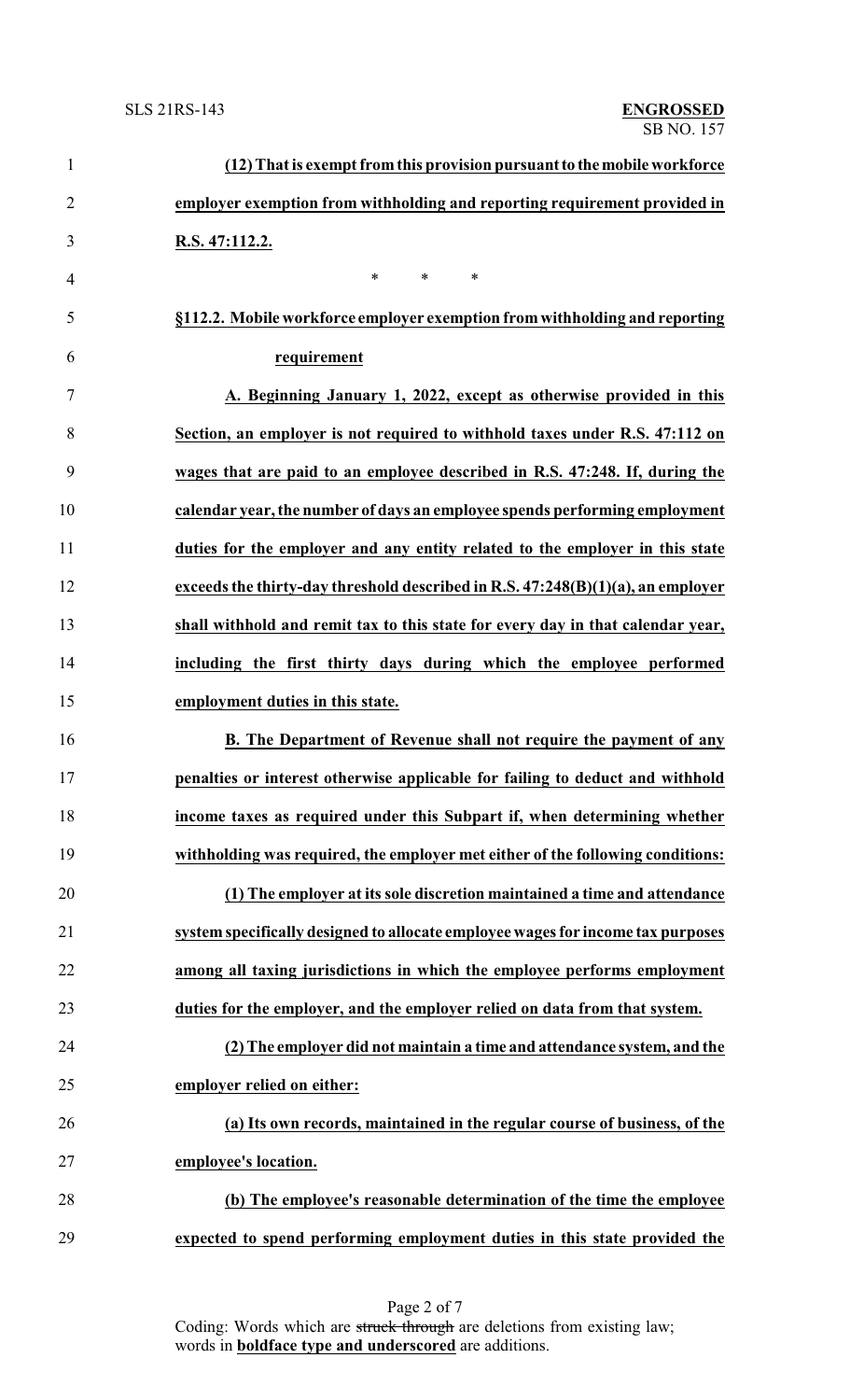| 1              | employer did not have actual knowledge of fraud on the part of the employee            |
|----------------|----------------------------------------------------------------------------------------|
| $\overline{2}$ | in making the determination and provided that the employer and the employee            |
| 3              | did not collude to evade taxation in making the determination.                         |
| 4              | C. For purposes of this Section, an employee shall be considered present               |
| 5              | and performing employment duties within this state for a day if the employee           |
| 6              | performs more of the employee's employment duties in this state than in any            |
| 7              | other state during that day. Any portion of the day during which the employee          |
| 8              | is in transit shall not be considered in determining the location of an employee's     |
| 9              | performance of employment duties.                                                      |
| 10             | $\ast$<br>$\ast$<br>∗                                                                  |
| 11             | §242. Segregation of items of gross income                                             |
| 12             | All items of gross income, not otherwise exempted in this Chapter, shall be            |
| 13             | segregated into two general classes.                                                   |
| 14             | (1) The class of gross income to be designated as "allocable income" shall             |
| 15             | include only the following:                                                            |
| 16             | *<br>$\ast$<br>$\ast$                                                                  |
| 17             | (g) Salaries, wages, or other compensation received by a nonresident                   |
| 18             | individual for personal services.                                                      |
| 19             | (i) However, salaries, Salaries, wages, or other compensation received by a            |
| 20             | nonresident individual for personal services rendered during a declared state disaster |
| 21             | or emergency as defined in R.S. 47:53.5 shall not be considered an item of gross       |
| 22             | income to be designated as allocable income.                                           |
| 23             | (ii) Wages, as defined by R.S. 47:111(A), paid to a nonresident individual             |
| 24             | that are exempt pursuant to the mobile workforce provisions of R.S. 47:248             |
| 25             | shall not be considered an item of gross income to be designated as allocable          |
| 26             | income.                                                                                |
| 27             | $\ast$<br>$*$ and $*$<br>∗                                                             |
| 28             | (2) The class of income to be designated as "apportionable income" shall               |
| 29             | include all items of gross income which are not properly includible in allocable       |
|                |                                                                                        |

Page 3 of 7 Coding: Words which are struck through are deletions from existing law; words in **boldface type and underscored** are additions.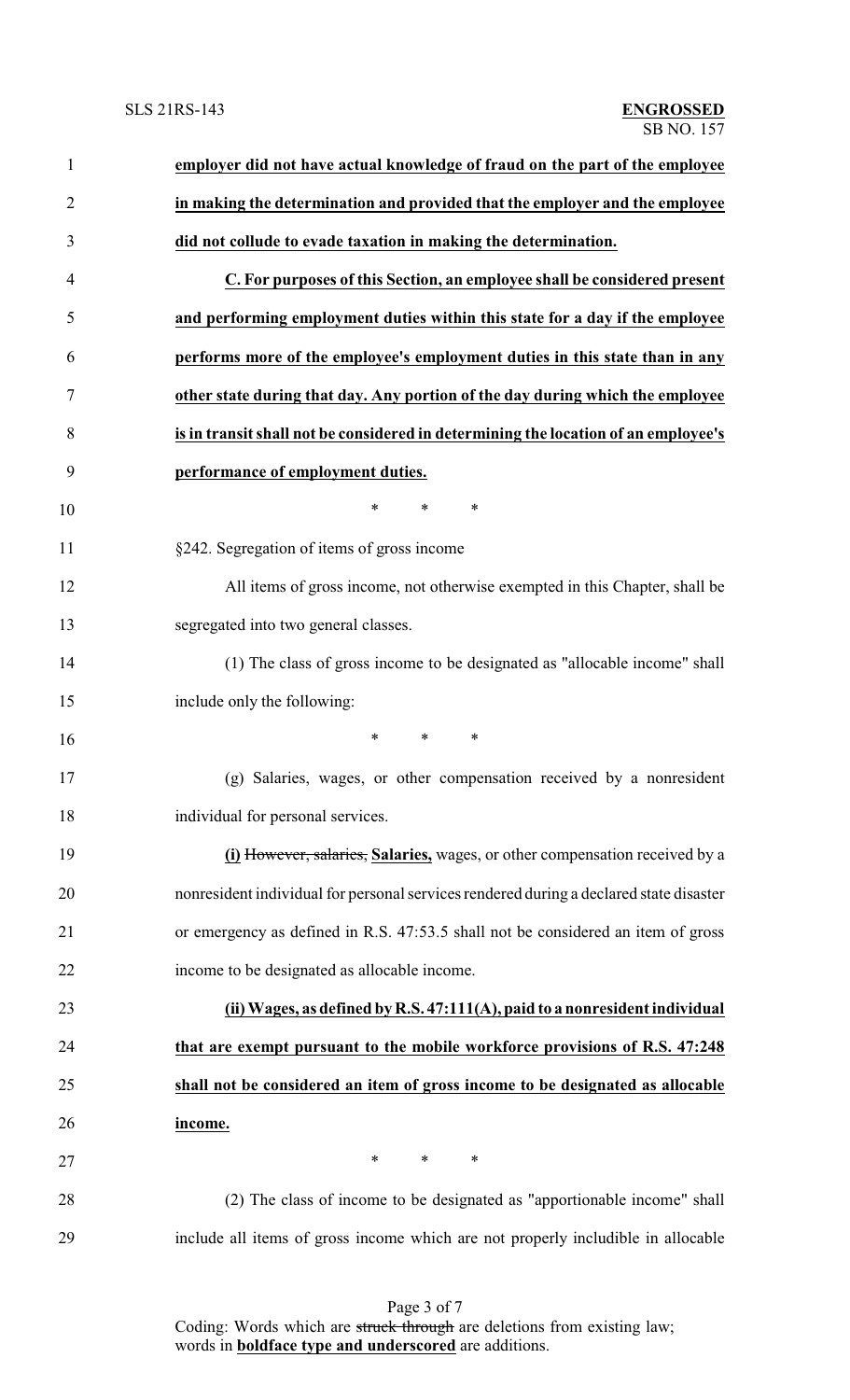|  | 1 <sub>nco</sub> |
|--|------------------|
|  |                  |

income as defined in this Section.

 **(a)** However, salaries, **Salaries,** wages, or other compensation received by a nonresident individual for personal services rendered during a declared state disaster or emergencyand income from construction, repair, or other similar services received by a nonresident corporation for disaster or emergency-related work rendered during a declared state disaster or emergency as defined in R.S. 47:53.5 shall not be considered an item of gross income to be designated as apportionable income.

 **(b) Wages, as defined by R.S. 47:111(A), paid to a nonresident individual that are exempt pursuant to the mobile workforce provisions of R.S. 47:248 shall not be considered an item of gross income to be designated as allocable income.**

**\*** \* \* \* **§248. Exemption for certain nonresident individuals; mobile workforce A. Definitions. As used in this Section: (1) "Professional athlete" means an athlete who performs services in a professional athletic event for compensation and includes active players and**

**players on the disabled list if required to travel with the team.**

 **(2) "Professional entertainer" means a person who performs services in the professional performing arts for compensation on a per-event basis.**

 **(3) "Public figure" means a person of prominence who performs services at discrete events, such as speeches, public appearances, or similar events, for compensation on a per-event basis.**

 **(4) "Qualified production employee" means a person who performs services of any nature directly relating to a state-certified production for compensation, provided that the compensation paid to the person are qualified production expenditures under the motion picture production tax credit, R.S. 47:6007, and that the compensation is subject to withholding as a condition to treating the compensation as a qualified production expenditure.**

> Page 4 of 7 Coding: Words which are struck through are deletions from existing law; words in **boldface type and underscored** are additions.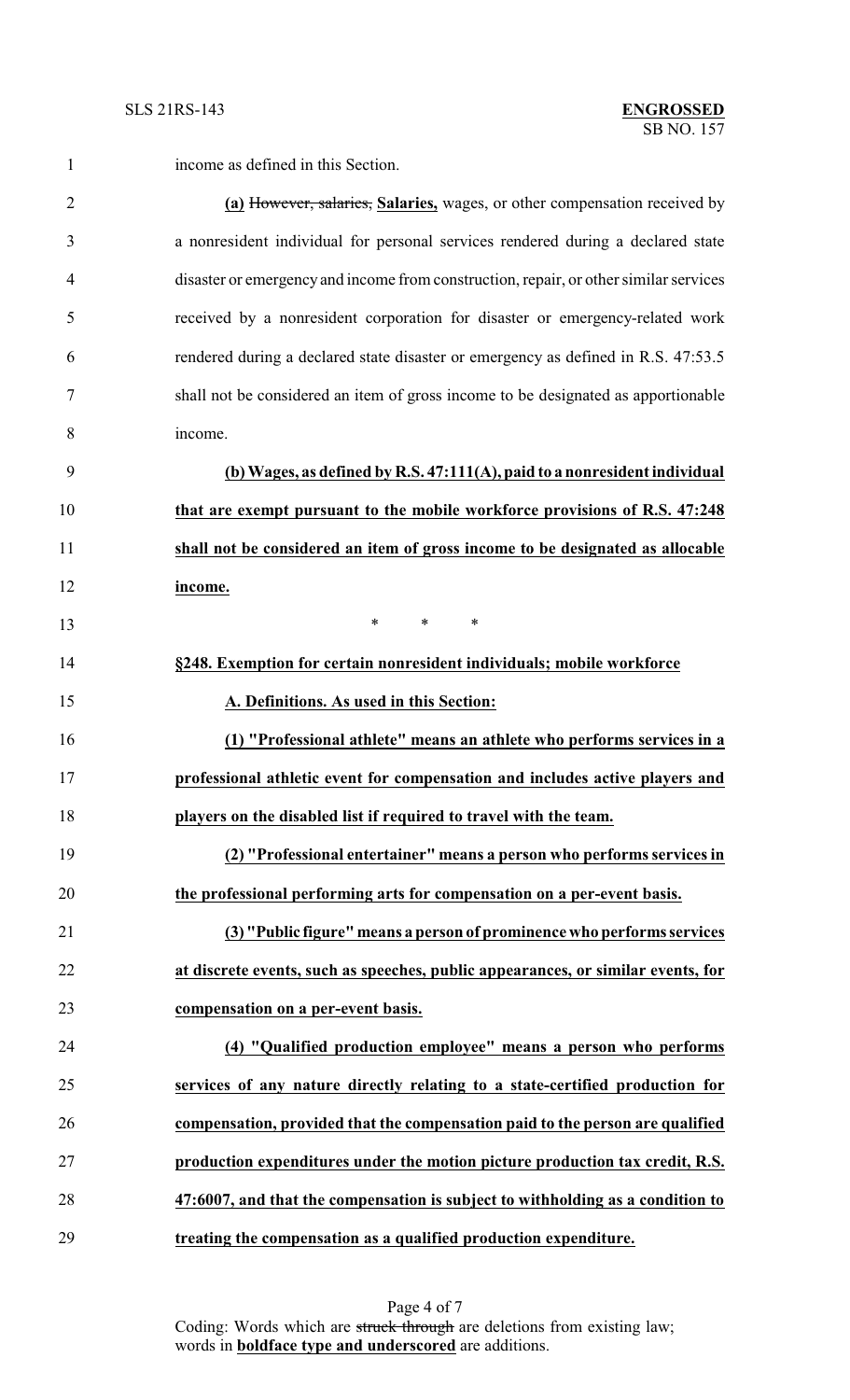| $\mathbf{1}$   | (5) "Staff member of a professional athletic team" means any person                 |
|----------------|-------------------------------------------------------------------------------------|
| $\overline{2}$ | required to travel with and perform services on behalf of a professional athletic   |
| 3              | team, including but not limited to coaches, managers, and trainers.                 |
| $\overline{4}$ | (6) "Time and attendance system" means a system through which an                    |
| 5              | employee is required, on a contemporaneous basis, to record the employee's          |
| 6              | work location for every day worked outside the state where the employee's           |
| 7              | employment duties are primarily performed and that is designed to allow the         |
| 8              | employer to allocate the employee's compensation for income tax purposes            |
| 9              | among all states in which the employee performs employment duties for the           |
| 10             | employer.                                                                           |
| 11             | B.(1) Beginning January 1, 2022, wages, as defined by R.S. 47:111(A),               |
| 12             | paid to a nonresident individual are exempt from the tax levied under R.S.          |
| 13             | 47:290 if all of the following conditions apply:                                    |
| 14             | (a) The compensation is paid for employment duties performed by the                 |
| 15             | individual in this state for thirty or fewer days in the calendar year.             |
| 16             | (b) The individual performed employment duties in more than one state               |
| 17             | during the calendar year.                                                           |
| 18             | (c) The wages are not paid for employment duties performed by the                   |
| 19             | individual in the individual's capacity as a professional athlete, staff member of  |
| 20             | a professional athletic team, professional entertainer, public figure, or qualified |
| 21             | production employee.                                                                |
| 22             | (d) The individual's income is exempt from taxation by this state under             |
| 23             | the United States Constitution or federal statute or the nonresident individual's   |
| 24             | state of residence either provides a substantially similar exemption or does not    |
| 25             | impose an individual income tax.                                                    |
| 26             | (2) The exemption provided in this Subsection shall not apply if the                |
| 27             | nonresident individual has any other income derived from sources within this        |
| 28             | state for the taxable year.                                                         |
|                |                                                                                     |

\* \* \*

Page 5 of 7 Coding: Words which are struck through are deletions from existing law; words in **boldface type and underscored** are additions.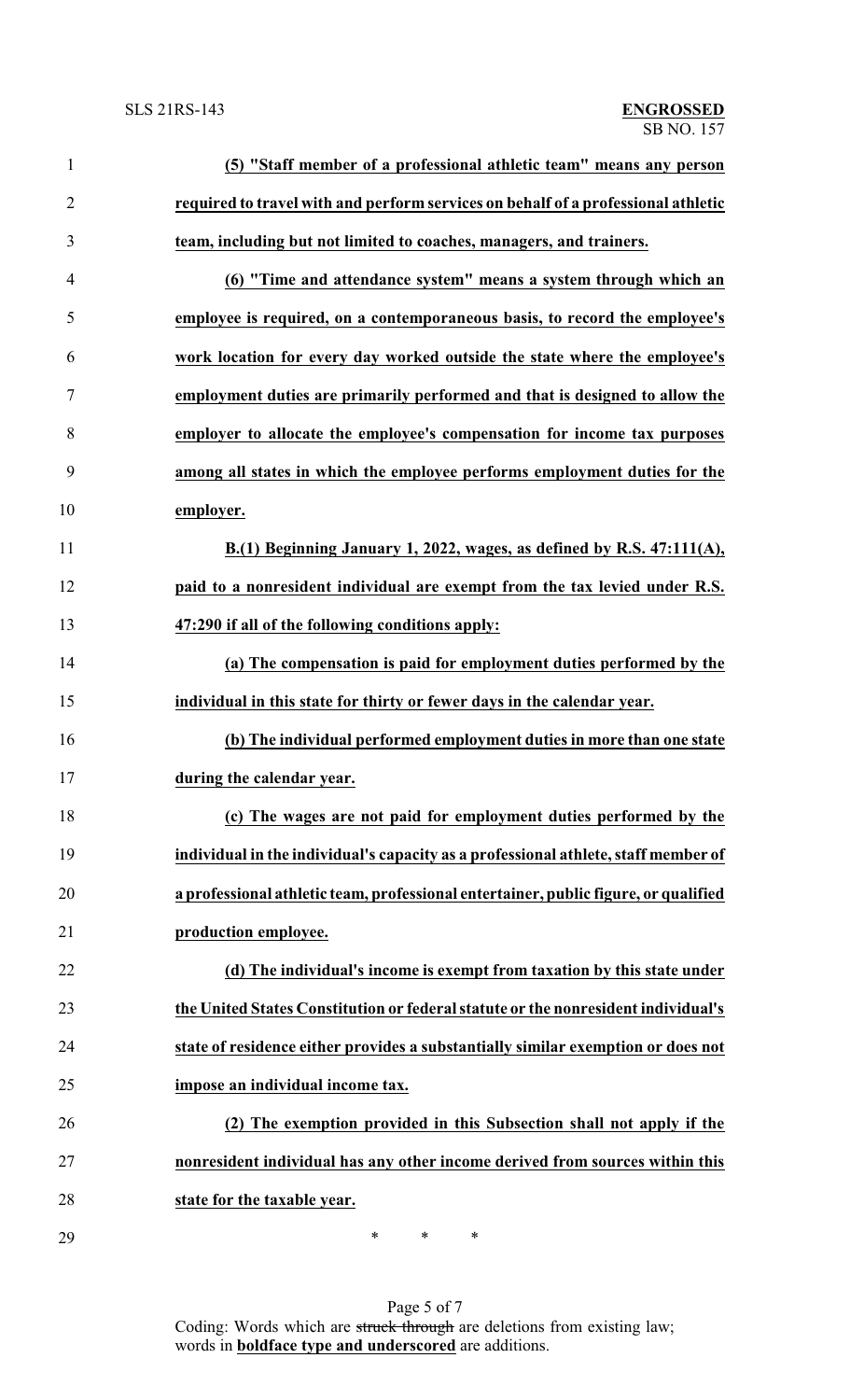| §293. Definitions |  |
|-------------------|--|
|-------------------|--|

 The following definitions shall apply throughout this Part, unless the context requires otherwise:

4 \* \* \* \* (10) "Tax table income", for nonresident individuals, means the amount of Louisiana income, as provided in this Part, allocated and apportioned under the provisions of R.S. 47:241 through 247, plus the total amount of the personal exemptions and deductions already included in the tax tables promulgated by the secretary under authority of R.S. 47:295, less the proportionate amount of the federal income tax liability, excess federal itemized personal deductions, the temporary teacher deduction, the recreation volunteer and volunteer firefighter deduction, the construction code retrofitting deduction, any gratuitous grant, loan, or other benefit directly or indirectly provided to a taxpayer by a hurricane recovery entity if such benefit was included in federal adjusted gross income, the exclusion provided for in R.S. 47:297.3 for S Bank shareholders, the deduction for expenses disallowed by 26 U.S.C. 280C, salaries, wages or other compensation received for disaster or emergency-related work rendered during a declared state disaster or emergency, **wages of nonresident individuals who are eligible for the mobile workforce exemption pursuant to R.S. 47:248,** the deduction for net capital gains, the pass- through entity exclusion provided in R.S. 47:297.14, and personal exemptions and deductions provided for in R.S. 47:294. The proportionate amount is to be determined by the ratio of Louisiana income to federal adjusted gross income. When federal adjusted gross income is less than Louisiana income, the ratio shall be one hundred percent.

 $*$  \* \* \*

 Section 2. This Act shall become effective upon signature by the governor or, if not signed by the governor, upon expiration of the time for bills to become law without signature 28 by the governor, as provided by Article III, Section 18 of the Constitution of Louisiana. If vetoed by the governor and subsequently approved by the legislature, this Act shall become

> Page 6 of 7 Coding: Words which are struck through are deletions from existing law; words in **boldface type and underscored** are additions.